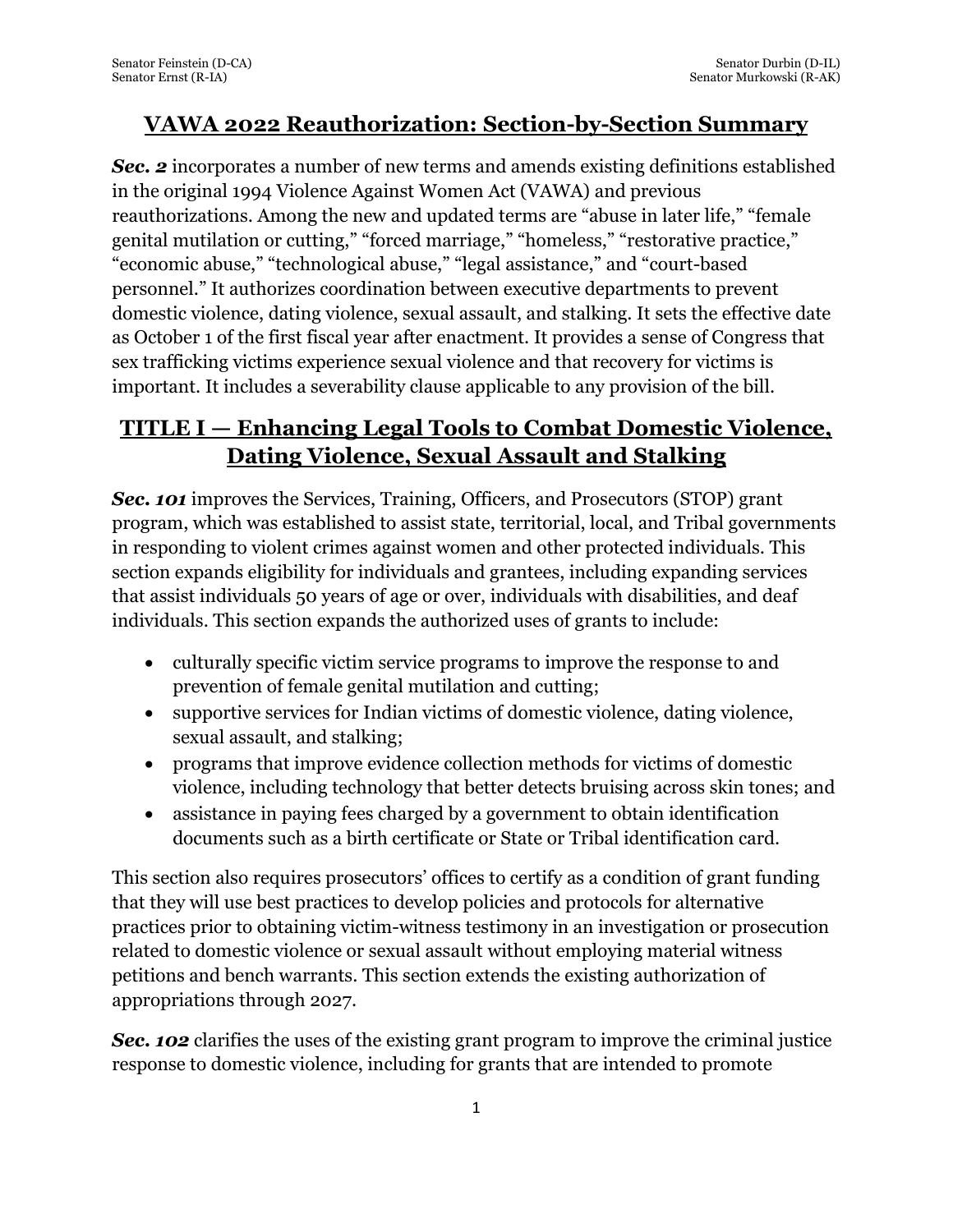offender accountability and homicide reduction, and for grants that strengthen the law enforcement response to instances of domestic violence or sexual assault against individuals who are 50 years of age or over and deaf individuals. This section also allows grant funding to be used to:

- develop statewide databases containing information about where sexual assault nurse examiners are located; and
- develop and implement alternative methods for reducing crime in communities by revising policies or programs that impose a penalty on a domestic violence victim that results from a law enforcement response to a request for assistance by the victim.

This section adjusts existing grant conditions to provide law enforcement with additional discretion in choosing how to manage arrests in domestic violence situations, promote the use of victim-centered policies and protocols by prosecutors, and require certification regarding whether state laws prohibit the prosecution of a minor with respect to prostitution. This section extends the existing authorization of appropriations through 2027.

*Sec. 103* clarifies that grants made available for legal assistance to victims of domestic violence include legal assistance services provided by a licensed attorney, an accredited Board of Immigration Appeals representative, an accredited representative for Veterans' Administration claims, an attorney or lay advocate in Tribal court, or a person with a demonstrated expertise in providing legal assistance to victims of domestic violence, dating violence, sexual assault, or stalking. This section authorizes appropriations of \$60 million per fiscal year through 2027.

**Sec. 104** updates a grant program to support families involved in the civil and criminal justice system who have a history of domestic violence, dating violence, sexual assault, or stalking within the family. It states that services provided by grant funds from this program should be provided in a culturally relevant manner. This section extends the existing authorization of appropriations through 2027.

**Sec. 105** reauthorizes funding for grants that ensure outreach and services to victims in underserved populations. This section authorizes grants for culturally specific services regarding responses to and the prevention of female genital mutilation and cutting, and population-specific training for service providers on domestic violence in underserved populations. This section expands grant eligibility to include victim service providers that work in partnership with Native Hawaiian organizations. This section authorizes appropriations of \$6 million per fiscal year through 2027.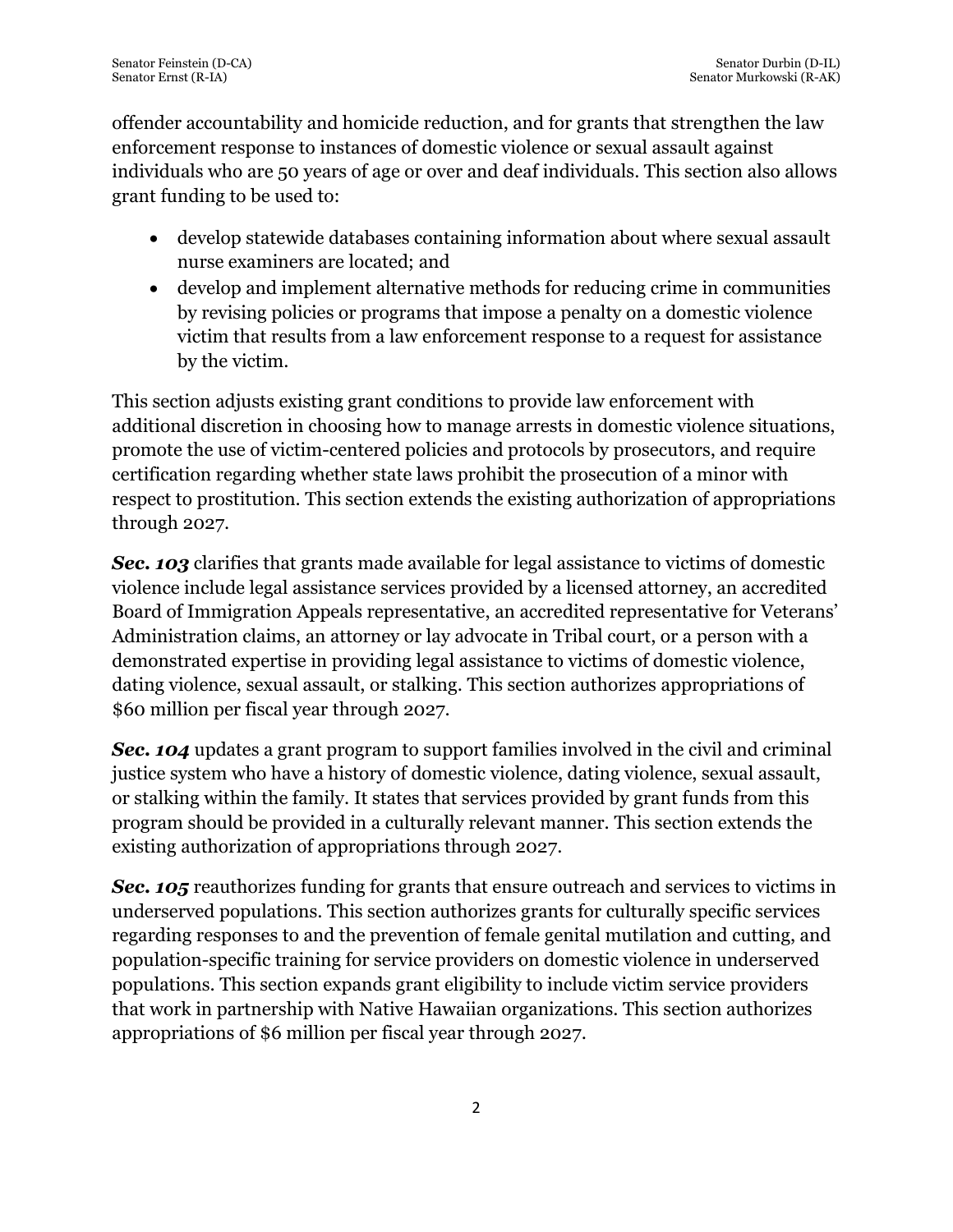*Sec. 106* prohibits the internet publication of a protection or restraining order or associated information.

**Sec. 107** reauthorizes an existing increase in formula grants available to states that permit a mother to terminate all custodial rights of the father if the child was conceived through rape and clear and convincing evidence of rape was demonstrated. This section extends the existing authorization of appropriations through 2027.

**Sec. 108** reauthorizes grant funding to enhance culturally specific services for victims of domestic violence, dating violence, sexual assault, and stalking, and dedicates a portion of those funds to address non-intimate partner sexual assault. This section authorizes additional appropriations of \$25 million per fiscal year through 2027.

*Sec. 109* establishes a pilot program on restorative practices. The pilot program provides funding for governments, victim service providers, nonprofit organizations, and institutions of higher education to develop and implement a program on restorative practices that seeks to prevent or address domestic violence, dating violence, sexual assault, or stalking. This section defines a restorative practice as a community-based effort initiated by the victim to seek accountability from the person who committed the harm against them, based on a written action plan that is responsive to the needs of the victim. The section requires that, as a condition of participation, grantees deny eligibility to any individual who committed the harm where there is a currently pending prosecution or restraining order for an offense against the victim. Grantees are required to submit an annual report on the effectiveness of the restorative practices program. This section authorizes appropriations of \$5 million per fiscal year through 2027.

## **TITLE II – Improving Services for Victims**

**Sec. 201** reauthorizes grants awarded to rape crisis centers and organizations that assist victims of sexual assault. This section requires the Attorney General to provide technical assistance to potential grant recipients that incorporates the feedback of organizations focused on working with victims from culturally specific communities. This section authorizes appropriations of \$100 million to remain available until expended for each fiscal year through 2027.

**Sec. 202** reauthorizes and strengthens existing grant programs to states, territories and Indian Tribes to carry out programs serving rural communities that address domestic violence, dating violence, sexual assault, stalking, and child abuse enforcement assistance. This section allows grant funds to be used to improve access to sexual assault forensic medical examinations in rural communities. This section authorizes appropriations of \$100 million per fiscal year through 2027.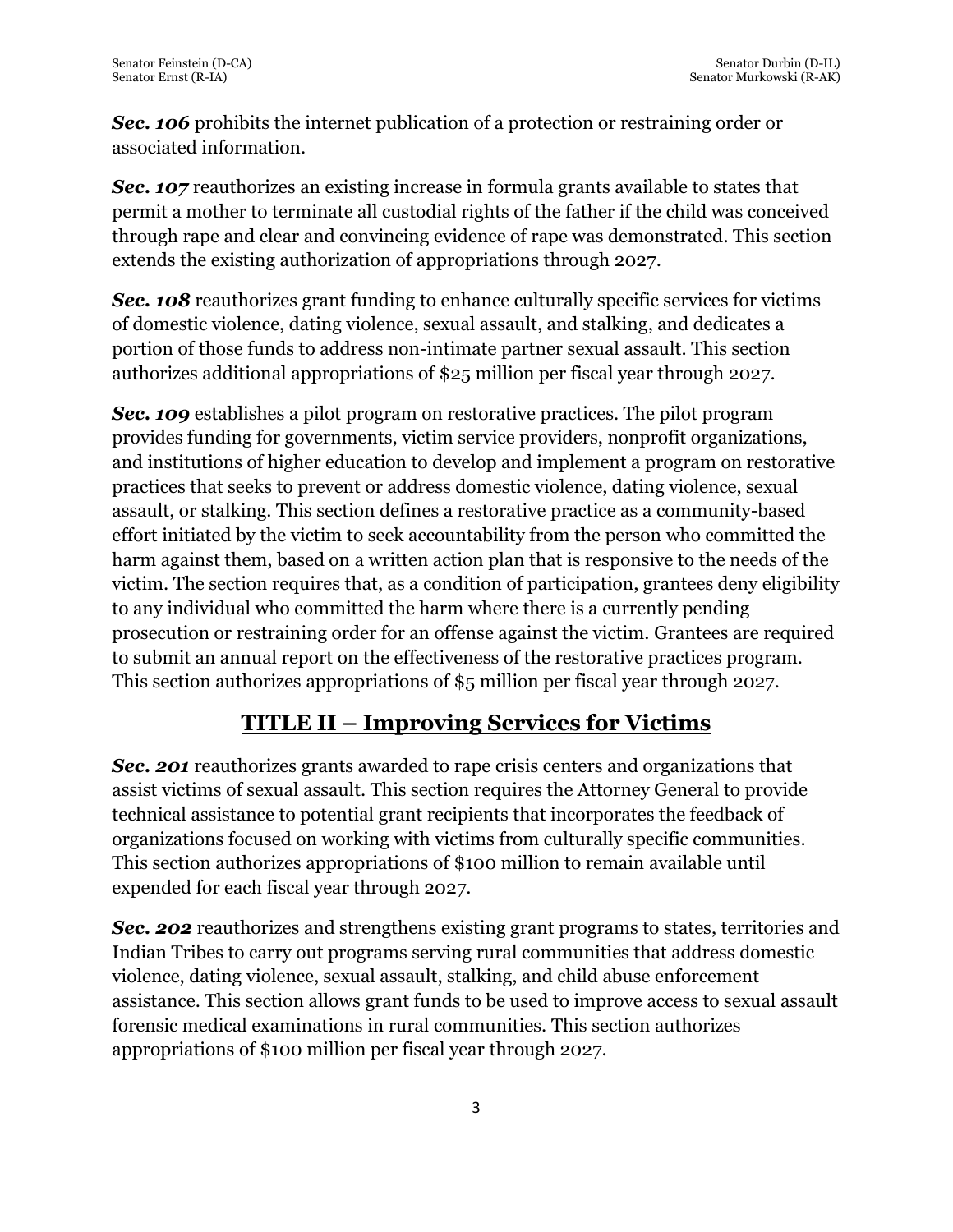*Sec. 203* reauthorizes existing grant programs to provide support and prevention efforts focused on supporting victims of domestic violence who have disabilities. This section extends the application of these programs to specifically include deaf people who are victims of domestic violence. This section authorizes appropriations of \$15 million per fiscal year through 2027.

**Sec. 204** reauthorizes and strengthens existing grant programs to improve training and services for victims of abuse in later life, including by requiring enhanced, coordinated community response teams and advanced services for older victims of abuse. This section requires that grantees work in partnership with other designated entities to improve services or training for victims of abuse who are 50 years of age or older. This section authorizes appropriations of \$10 million per fiscal year through 2027.

**Sec. 205** creates a grant program within the Office on Violence Against Women (OVW) to promote the use of trauma-informed victim-centered training for law enforcement that prevents re-traumatization of victims, improves communication between victims and law enforcement officers, and ensures the use of evidence-based practices in responding to cases of domestic violence, dating violence, sexual assault, and stalking. This section clarifies that the training should be conducted through a partnership between a national, regional, or local victim services organization and a law enforcement agency. This section authorizes appropriations of \$5 million per fiscal year through 2027.

*Sec. 206* authorizes a grant to provide community-specific services for LGBT victims of domestic violence, sexual assault, dating violence, and stalking. This section directs OWV to provide technical assistance and training to victim service providers and organizations that are seeking to work with LGBT victims. This section authorizes appropriations of \$8 million per fiscal year through 2027.

## **TITLE III – Services, Protection, and Justice for Young Victims**

*Sec. 301* improves the Rape Prevention and Education Grant program, administered by the Centers for Disease Control and Prevention's (CDC) Injury Center. Grantees are permitted to use grant funds for other technologies that serve the same purpose as a hotline to help improve resources for victims. Grants are available to professionals, including "school-based professionals," that can help refer students to victim services. This section requires the Secretary of Health and Human Services (HHS) to ensure that grantees adequately represent under-served and culturally specific communities. This section requires HHS to submit a report to Congress about activities funded by the grants and best practices relating to rape prevention and education. This section authorizes appropriations of \$100 million per fiscal year through 2027.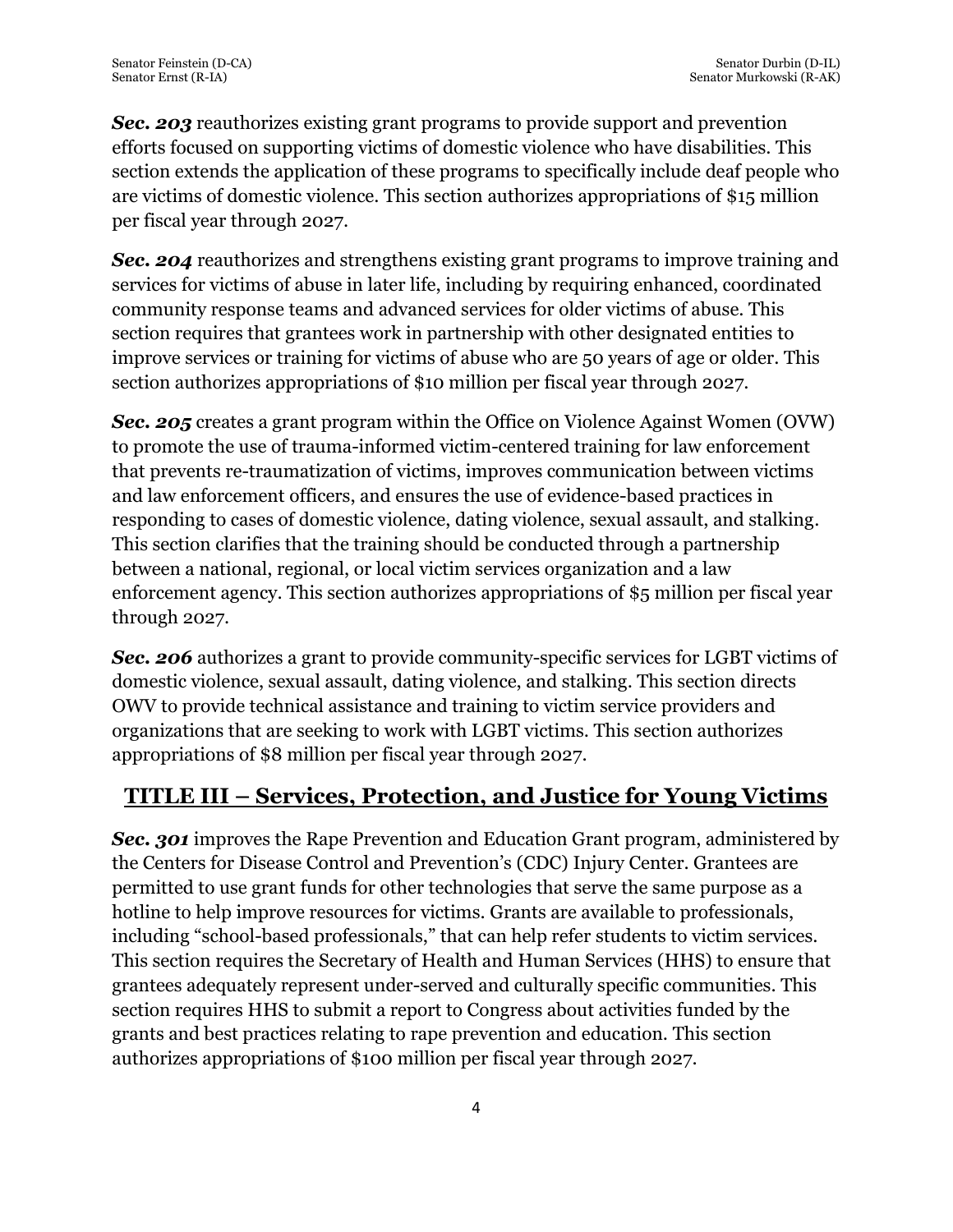**Sec. 302** clarifies that funding under the Creating Hope through Outreach, Options, Services, and Education (CHOOSE) program for children and youth is dedicated to the core areas of VAWA—domestic violence, dating violence, sexual assault, and stalking and that services targeting youth should also include youth in underserved communities. The section allows grant funds to be used to clarify State or local mandatory reporting policies and practices regarding peer-to-peer dating violence, sexual assault, stalking, and sex trafficking. This section also allows grant funds to be used to develop and enhance programs to prevent and respond to exposure to domestic violence in the home by children, and to the prevention of teen dating violence. This section authorizes appropriations of \$30 million per fiscal year through 2027.

*Sec. 303* improves existing campus grant programs to support institutions of higher education in developing and disseminating comprehensive prevention education for all students. This section expands training for school-based personnel and campus health centers to meet the needs of young victims of violence, including by using a victimcentered, trauma-informed interview technique. This section authorizes appropriations of \$15 million per fiscal year through 2027.

**Sec. 304** requires the Government Accountability Office (GAO) to issue a report on State requirements and funding for forensic exams following a sexual assault in order to ensure individuals do not receive bills for such exams and ancillary costs. States are required to include information on medical expenses related to a sexual assault including coverage, cost, and any funding sources the State uses to pay for such expenses.

# **TITLE IV – Violence Reduction Practices**

**Sec. 401** reauthorizes a CDC grant program to entities that research sexual violence against adults and youth, and expands the study so it no longer focuses on violence only against women. This section extends the existing authorization of appropriations through 2027.

*Sec. 402* reauthorizes the Saving Money and Reducing Tragedies Through Prevention (SMART Prevention) grant program, which helps provide a comprehensive approach to preventing domestic violence, dating violence, sexual assault, and stalking that focuses on youth and men as leaders and influencers of social norms. This section authorizes appropriations of \$20 million per fiscal year through 2027.

## **TITLE V – Strengthening the Health Care System's Response**

**Sec. 501** strengthens grant programs that allow the health care system to best respond to victims of sexual violence. This section authorizes appropriations of \$15 million per fiscal year through 2027.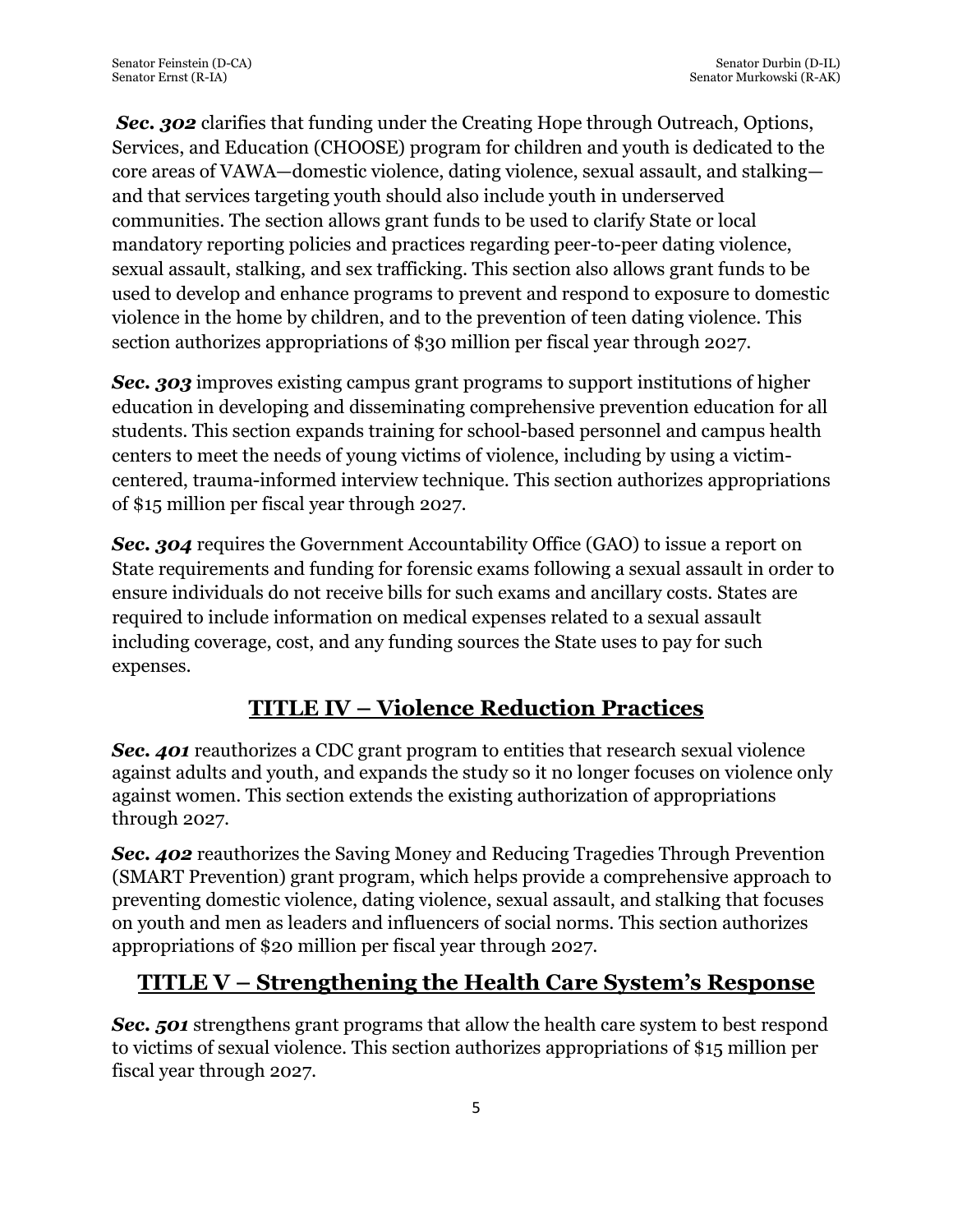*Sec. 502* directs the Secretary of HHS and the Director of the CDC, in collaboration with the Attorney General, the Director of the Indian Health Service, and stakeholders, to conduct a study on whether victims of domestic violence, sexual assault, dating violence, or stalking are at higher risk for maternal mortality or morbidity.

*Sec. 503* authorizes a grant program for States and Indian Tribes to create and implement surveys that identify how medical forensic examinations are conducted, administered, and covered by the health care system. The survey is required to be released publicly and can be used to help increase public awareness and recruit trained medical forensic examiners. This section authorizes appropriations of \$7 million per fiscal year through 2027.

**Sec. 504** requires the Agency for Healthcare Research and Quality, in consultation with several other federal government agencies, to submit a report to the Secretary of HHS regarding existing Federal, Indian Tribe, and State practices related to medical forensic examinations. The Secretary is required to submit a report to Congress on how to improve sexual assault forensic examination competencies—including on providing medical care, conducting the examination for evidence collection, showing compassion and sensitivity, testifying in court, and any other competency deemed appropriate.

*Sec. 505* requires the Secretary of HHS to establish a National Continuing and Clinical Education Pilot Program for sexual assault forensic examiners, sexual assault nurse examiners, and other individuals who perform medical forensic examinations. The pilot program applies to physicians, nurse practitioners, nurse midwives, physician assistants, certified nurse specialists, registered nurses, and community health aides with necessary certification and training. This section authorizes appropriations of \$5 million per fiscal year through 2025.

*Sec. 506* requires the Secretary of HHS to establish a grant program to promote the training of sexual assault forensic examiners. Eligible grantees include safety net clinics, nonprofit organizations that provide legal training, and Indian Tribes. This section authorizes appropriations of \$10 million per fiscal year through 2027. This section requires that 15 percent of grant funds be reserved for entities affiliated with Indian Tribes or Tribal organizations.

*Sec. 507* requires the Secretary of HHS to create a demonstration grant program for institutions of higher education for comprehensive forensic training to help train health care providers with the necessary skills to support forensic assessments in a traumainformed approach. This section authorizes appropriations of \$5 million per fiscal year through 2027 for the grant program, and additional appropriations of \$2 million per fiscal year through 2027 to provide technical assistance for health care providers.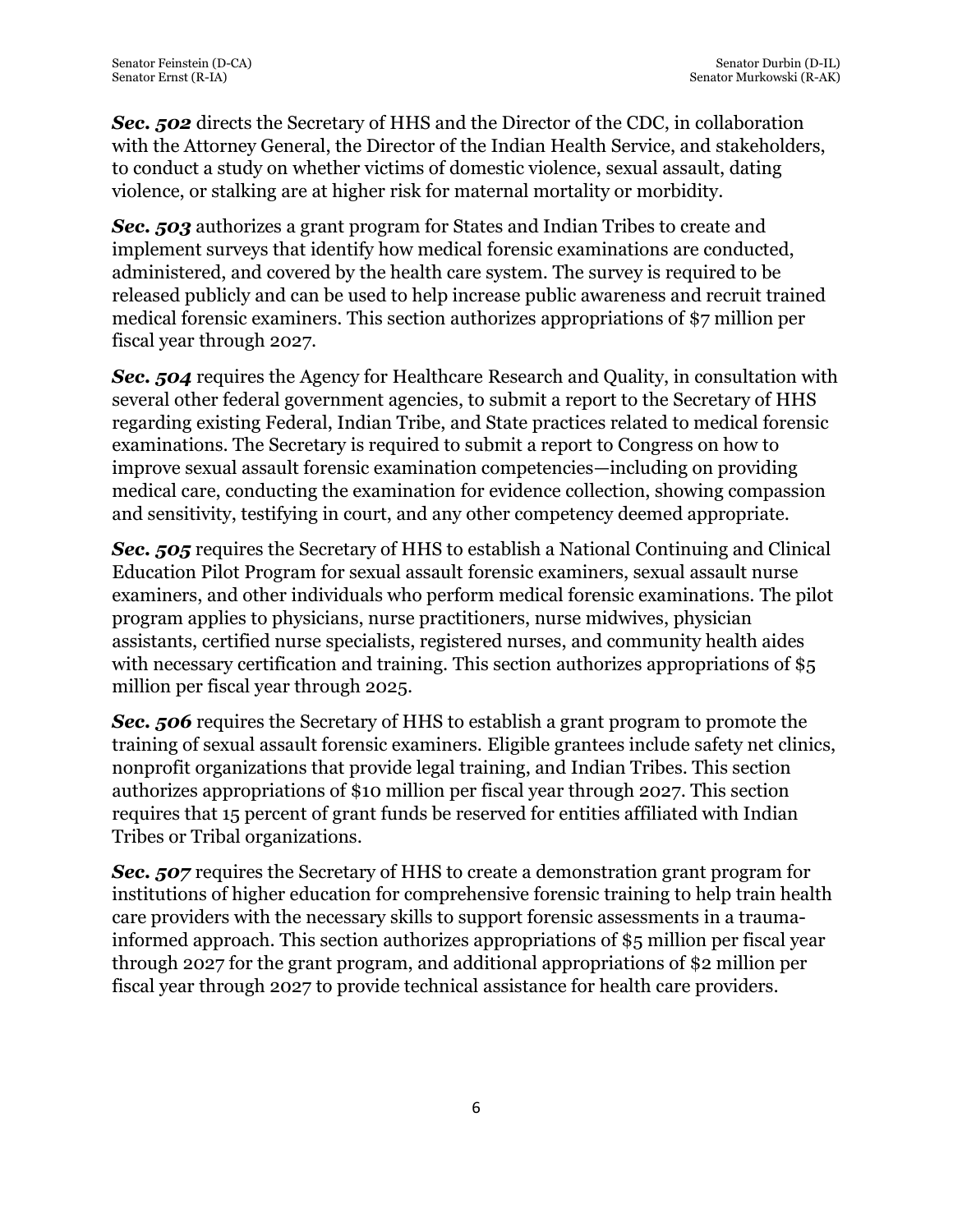### **TITLE VI – Safe Homes for Victims**

**Sec. 601** updates the definition of "covered housing program" for additional housing and homelessness programs.

**Sec. 602** requires the Secretary of Housing and Urban Development to establish a Gender-based Violence Prevention Office with a Violence Against Women Act Director and authorizes appropriations of such sums as may be necessary to carry out these duties. This section also requires appropriate agencies to establish a process to review compliance with VAWA requirements. This section also prohibits retaliation against persons exercising their rights or participating in processes related to VAWA housing protections.

*Sec. 603* protects the right of landlords, homeowners, tenants, residents, occupants, guests, and applicants to report crimes and emergencies and prohibits covered governmental entities receiving federal community development grants from imposing penalties based on requests for assistance or based on criminal activity of which they are a victim or not at fault. This section requires covered governmental entities to report any laws or policies that involve prohibited penalties and certify compliance or describe compliance efforts as part of their HUD annual grant plans. The section also authorizes additional grant activities to support development and implementation of effective, alternative crime reduction methods to supplant punitive programs and policies for victims.

*Sec. 604* reauthorizes funding for fiscal years 2023 through 2027 for transitional housing grants for victims of domestic violence, dating violence, sexual assault, or stalking. It also makes such funds available to population-specific organizations and makes technical assistance funding consistent with other VAWA programs.

*Sec. 605* amends the definition of homelessness under the McKinney-Vento Homeless Assistance Act to better address the needs of sexual assault survivors and permits additional VAWA-related activities under McKinney-Vento Homeless Assistance Grants. The bill reauthorizes funding for fiscal years 2023 through 2027 for collaborative grants to increase the long-term stability of victims who are homeless or at risk of becoming homeless and grants to combat violence against women in public and assisted housing. This section also authorizes such sums as may be necessary for fiscal years 2023 through 2027 for training and technical assistance to support implementation of this chapter.

**Sec. 606** requires the Secretary of Housing and Urban Development to conduct a study assessing the availability and accessibility of housing and services for individuals experiencing homelessness or housing instability who are survivors of trafficking or at risk of being trafficked.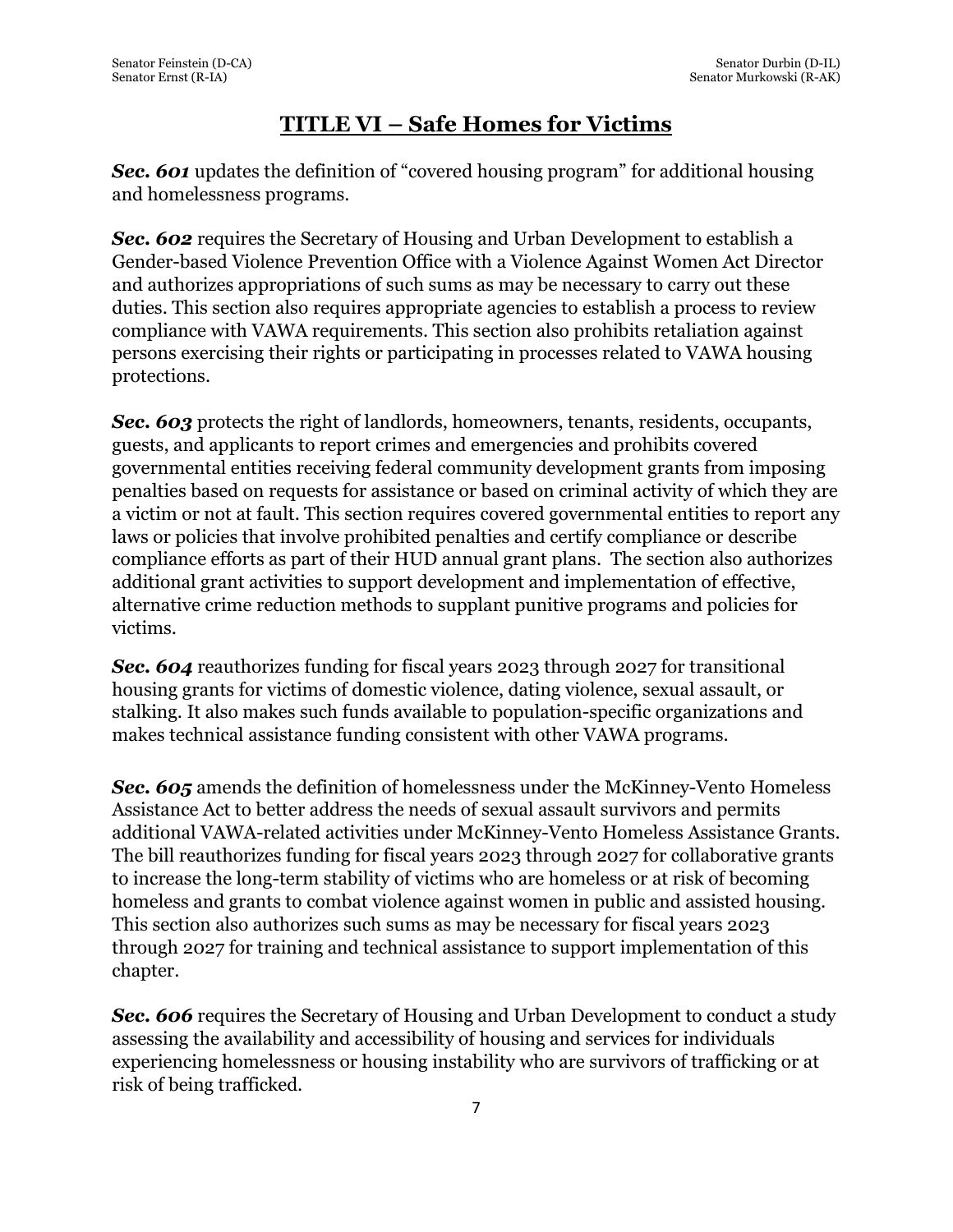### **TITLE VII – Economic Security for Victims**

**Sec. 701** provides findings related to the economic impact of sexual violence on victims.

**Sec. 702** adds sexual harassment victims to the list of victims that can be supported by the National Resource Center on Workplace Responses. This section creates a "Pathways to Opportunities" pilot program that provides trauma-informed programming to support domestic violence victims seeking employment. The pilot program needs to be centered around culturally specific organizations or organizations primarily serving traditionally marginalized populations in the workplace. This section authorizes appropriations of \$2 million per fiscal year through 2027.

*Sec. 703* adds new certification requirements related to the Temporary Assistance for Needy Families (TANF) program, pursuant to which states would be required to certify that they have established appropriate standards to ensure that potential applicants for assistance who are survivors of domestic violence or sexual assault are aware that TANF assistance may be available to them. This section ensures that caseworkers and other TANF agency personnel are adequately trained on how to best work with victims of sexual violence. This section authorizes appropriations of \$3 million per fiscal year through 2027.

*Sec. 704* requires the Secretary of HHS, in consultation with the Secretary of Labor, to conduct a study related to the barriers that victims of sexual violence face in maintaining economic security. The report is required to include information related to geographic areas that best serve victims of sexual violence, geographic areas that lack resources to serve victims, particular barriers facing rural victims, and recommendations, best practices, and factors based on industries and workplace settings.

*Sec. 705* requires the GAO to submit a report to Congress that examines the relationship between victims of sexual violence and their ability to repay student loans. The report is required to include information related to a victim's ability to repay their Federal student loans, the various Federal student loan policies that are in place to help defer loan payments, institutional policies for retaining and transferring credits when a victim may have to end or suspend enrollment, the options made available to victims if an institution of higher education misrepresents information to students related to student loan payments, and other limitations to victims due to Federal student loan debt.

#### **TITLE VIII – Safety for Indian Women**

**Sec. 801** provides findings and purposes related to violence against American Indian women—including the extraordinarily high rates of murder committed and violent crimes perpetrated against American Indian and Alaska Native women. This section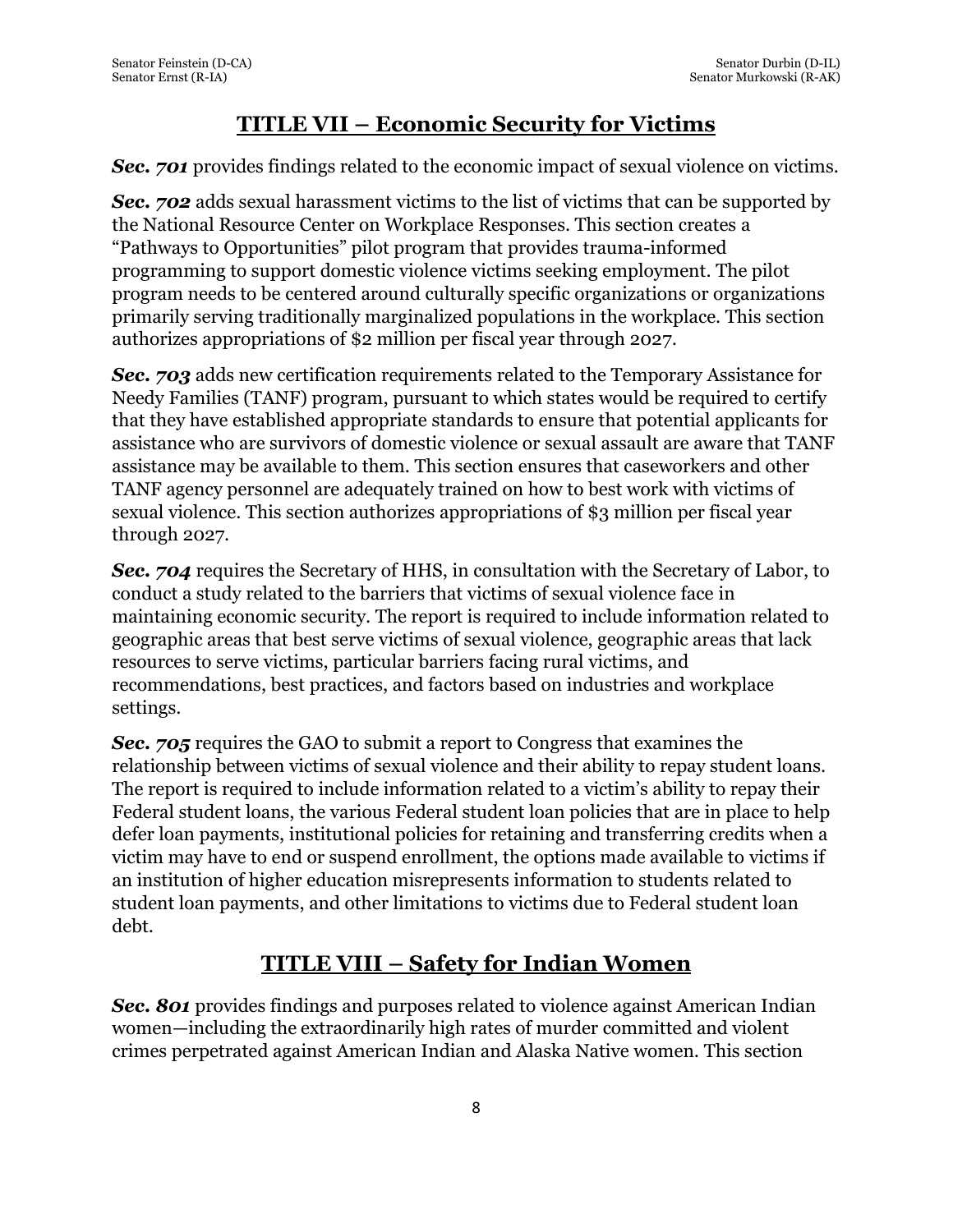clarifies that Federal, State, Tribal, and local governments have a responsibility to respond to these cases of violence against American Indian women.

**Sec. 802** requires the Attorney General to allow Tribal law enforcement to have access to national crime databases, such as the National Crime Information Center. This section creates the "Tribal Access Program" to enhance access, enter information to, and obtain information from Federal criminal information databases. Any information reported or obtained will be shared with each Indian tribe of jurisdiction. The Federal Bureau of Investigation (FBI) is permitted to use funds appropriated for sharing identification records to states, to also extend to Tribal jurisdictions. This section authorizes appropriations of \$6 million per fiscal year through 2027 to remain available until expended.

*Sec. 803* converts into a non-pilot program an existing pilot program that requires the Bureau of Prisons (BOP) to accept any offender that is convicted in Tribal court. This program is limited to offenders who have committed violent crimes and have been sentenced to one or more years.

*Sec. 804* expands the jurisdiction of Tribal authorities over non-Indian persons who commit a crime in Indian country, including the jurisdiction of tribes in the State of Maine. Under current law, Tribal authorities only have jurisdictional power over offenses involving domestic violence that are committed by an individual that resides or is employed in Indian country, or is the spouse, intimate partner, or dating partner of a member of a tribe or resident of Indian country. This section clarifies that a Tribe may exercise criminal jurisdiction for certain covered crimes including: assault of Tribal justice personnel, child violence, domestic violence, obstruction of justice, sexual violence, sex trafficking, stalking, and violations of protection orders. This also clarifies that an Indian Tribe may not exercise jurisdictional power if both the victim and defendant are non-Indian. This section requires the Attorney General to establish a grant program to assist Indian tribes in strengthening Tribal criminal justice systems that allow them to exercise jurisdiction over covered crimes established in this title. This section authorizes appropriations of \$25 million per fiscal year through 2027.

*Sec 811* provides findings and purposes related to violence against Alaska Native women. This section also provides that Indian Tribes should be empowered to combat these violent crimes against women.

*Sec. 812* provides definitions related to the Alaska Tribal Public Safety Empowerment subtitle.

**Sec. 813** reaffirms the inherent authority of Alaska tribes to exercise personal jurisdiction over all Indian persons present in a village and establishes a pilot program that permits up to 30 Alaska tribes to exercise Special Tribal Criminal Jurisdiction. This special jurisdiction extends to persons within a village who are not Indian (unless both the alleged defendant and the alleged victim are non-Indians, in which case a tribe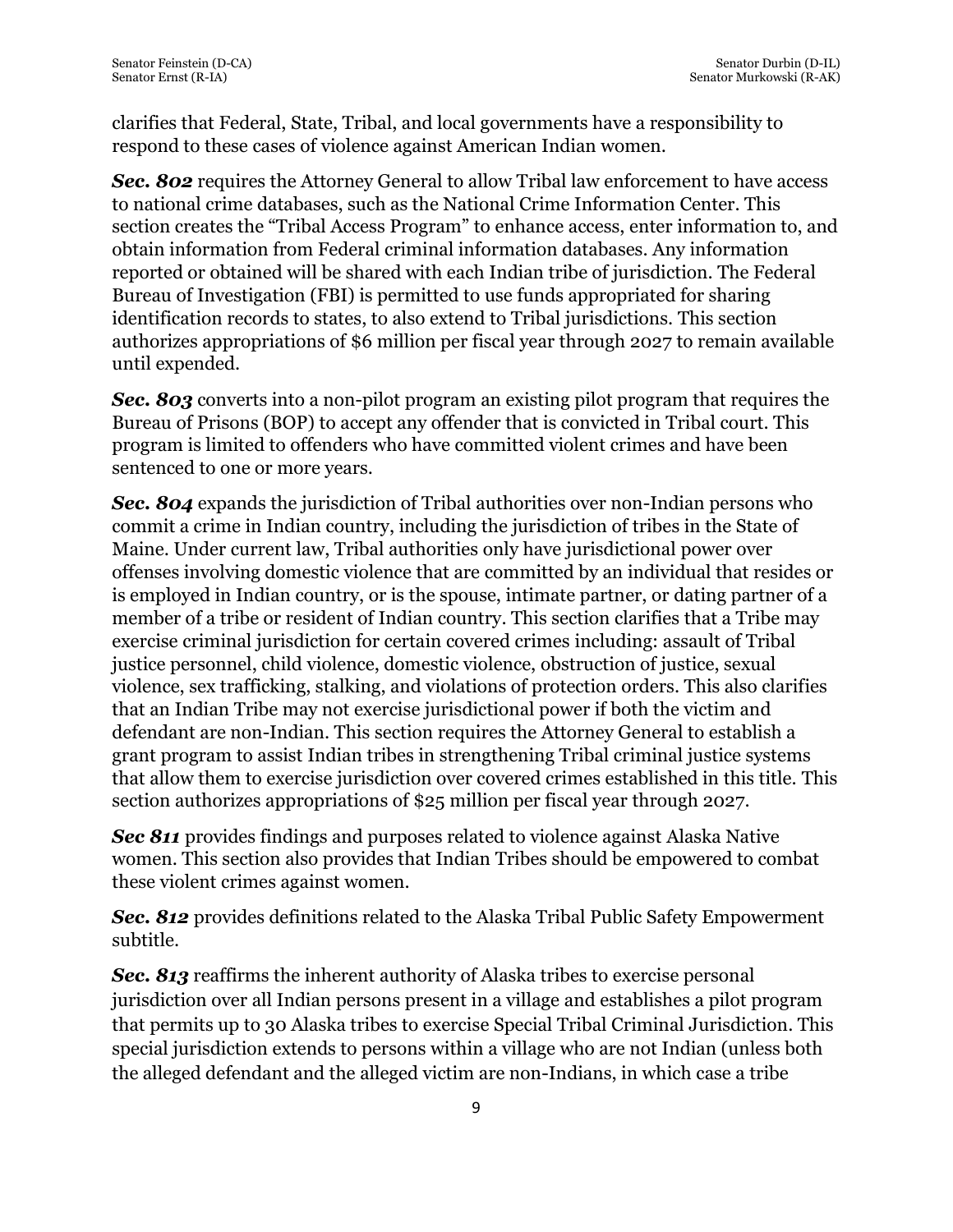would not be authorized to exercise jurisdiction). This special jurisdiction is concurrent with any jurisdiction also possessed by the State of Alaska or the United States. The Attorney General is empowered, in consultation with the Secretary of the Interior, to select up to five Alaska tribes per year to participate in the pilot program. Preference in the selection is to be given to tribes where the population is predominantly Indian or where there is no permanent state law enforcement presence, and where the Attorney General has determined that the participating tribe has safeguards in place to protect defendants' rights secured under the Indian Civil Rights Act. The section also creates an Alaska Tribal Public Safety Advisory Committee to focus on improving the justice systems, crime prevention, and victim services of Indian tribes and the State and increasing coordination and communication among Federal, Tribal, State, and local law enforcement agencies.

## **TITLE IX – Office on Violence Against Women**

*Sec. 901* changes the name of the office responsible for administering VAWA to the "Office on Violence Against Women."

*Sec. 902* establishes the position of Senior Policy Advisor for Culturally Specific Communities within OVW. The Senior Policy Advisor is tasked to oversee, coordinate, and advise on programs and grants that help culturally specific communities.

### **TITLE X – Improving Conditions for Women in Federal Custody**

**Sec. 1001** establishes an office within the BOP that is responsible for determining the placement of prisoners. If an inmate has a child, BOP is required to consider the proximity to the child as a factor in determining the placement of the inmate. BOP is prohibited from placing a pregnant prisoner in post-partum recovery into a segregated housing unit, unless such a placement is deemed necessary for security reasons. This section requires BOP to assess the need for family-focused programs during intake and assessment and provides parenting classes to any prisoner who is a primary caretaker. Training is required for BOP personnel related to trauma screening of inmates, and for any BOP personnel who engage with prisoners' families regarding how to interact with children in an age-appropriate manner. BOP is required to ensure that inmates are provided with adequate health care.

**Sec. 1002** requires BOP to establish a pilot program to allow incarcerated women and their children who are born during incarceration to reside together. To participate in this pilot program, an inmate will be required to apply, demonstrate an interest in serving in an active role with their child, participate in education and counseling opportunities, and abide by court decisions related to custody.

*Sec. 1003* requires the National Institutes of Justice, in consultation with the Bureau of Justice Statistics and BOP, to prepare a report on the status of women in Federal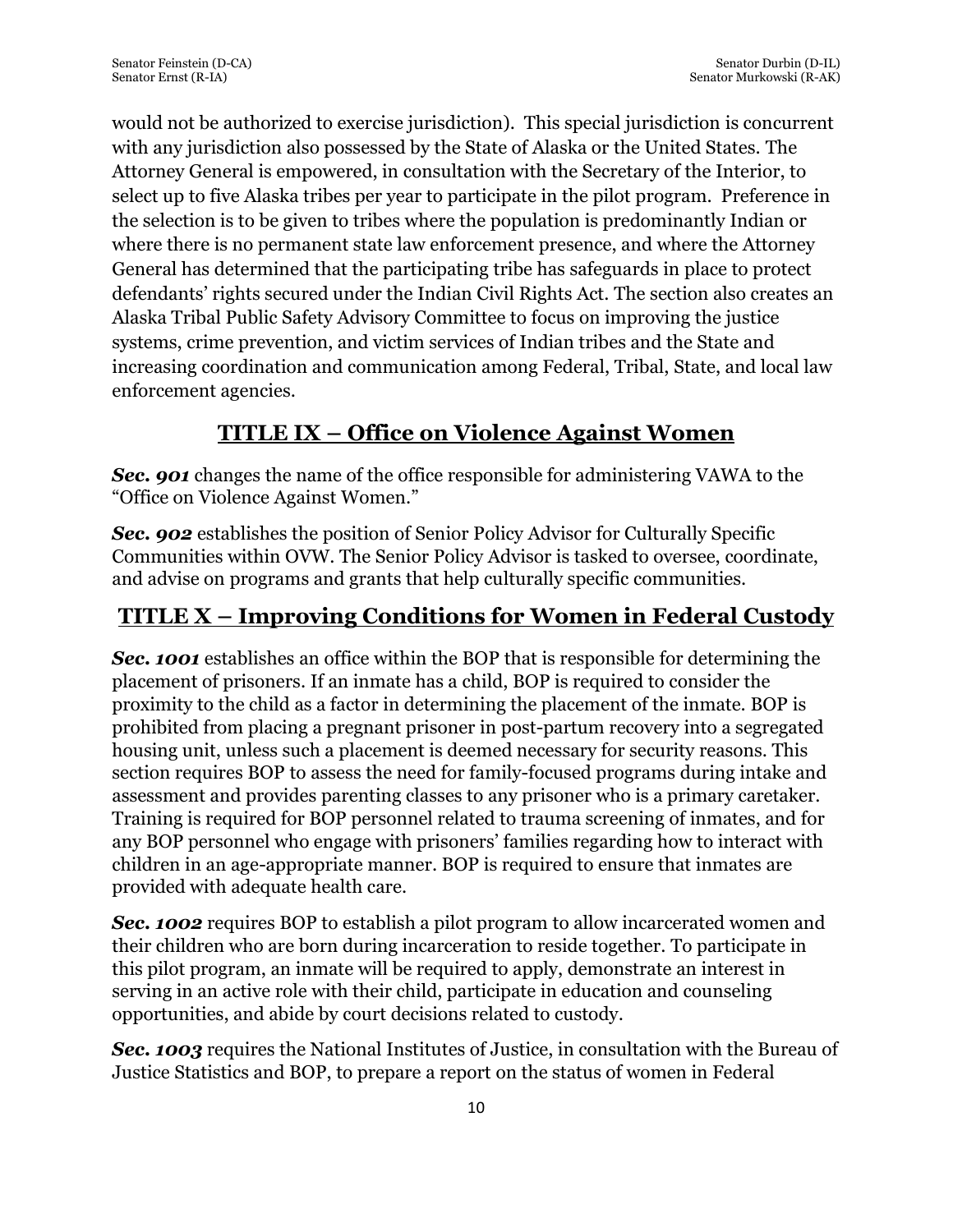incarceration. The report will include data on women held in Federal facilities, including demographic data and information about past exposure to sexual violence and domestic violence. The report will also include information regarding the Federal facilities where women are incarcerated, including the availability of trauma treatment, rates of mental illness, and a list of available vocational education programs provided to inmates.

**Sec. 1004** requires the Attorney General, in coordination with the Director of the Office of Probation and Pretrial Services and the BOP Director, to create a model for reentry for incarcerated women that are transitioning out of the Federal prison system, including a national standard on preventing domestic and sexual violence. The model is required to include relevant services that can aid previously incarcerated women in reentering society, including housing, parenting classes, and support tailored to the needs of Indigenous women.

**Sec. 1005** authorizes appropriations of \$8 million per fiscal year through 2027 to carry out the programs established in this title.

## **TITLE XI – Law Enforcement Tools to Enhance Public Safety**

**Sec. 1101** incorporates the bipartisan "NICS Denial Notification Act," which requires the Attorney General to issue a notice to State, local, or Tribal law enforcement and prosecutors if an individual has attempted to purchase a firearm and been denied pursuant to the national instant criminal background check system. Reports are required to be made to the relevant parities within 24 hours and must include the date and time of the notice, the location where the purchaser attempted to obtain the firearm, and the identity of the person. The Attorney General is required to notify the relevant parties if it is determined that the person was not prohibited from obtaining a firearm.

**Sec. 1102** requires the Attorney General to provide an annual report to Congress regarding statistics related to the number of denials pursuant to this title and other related information.

**Sec. 1103** requires the Attorney General to appoint prosecutors and attorneys within the federal government to serve as special assistant U.S. Attorneys who are tasked with helping prosecute individuals who violate the prohibition in 18 U.S.C.  $922(g)(8)$  and (9).

**Sec. 1104** requires the Attorney General to conduct a review of law enforcement and crime prevention programs that help combat criminal offenses against Native Hawaiians.

## **TITLE XII – Closing the Law Enforcement Consent Loophole**

**Sec. 1201** provides the short title for Title XII, which is "Closing the Law Enforcement" Consent Loophole Act of 2021."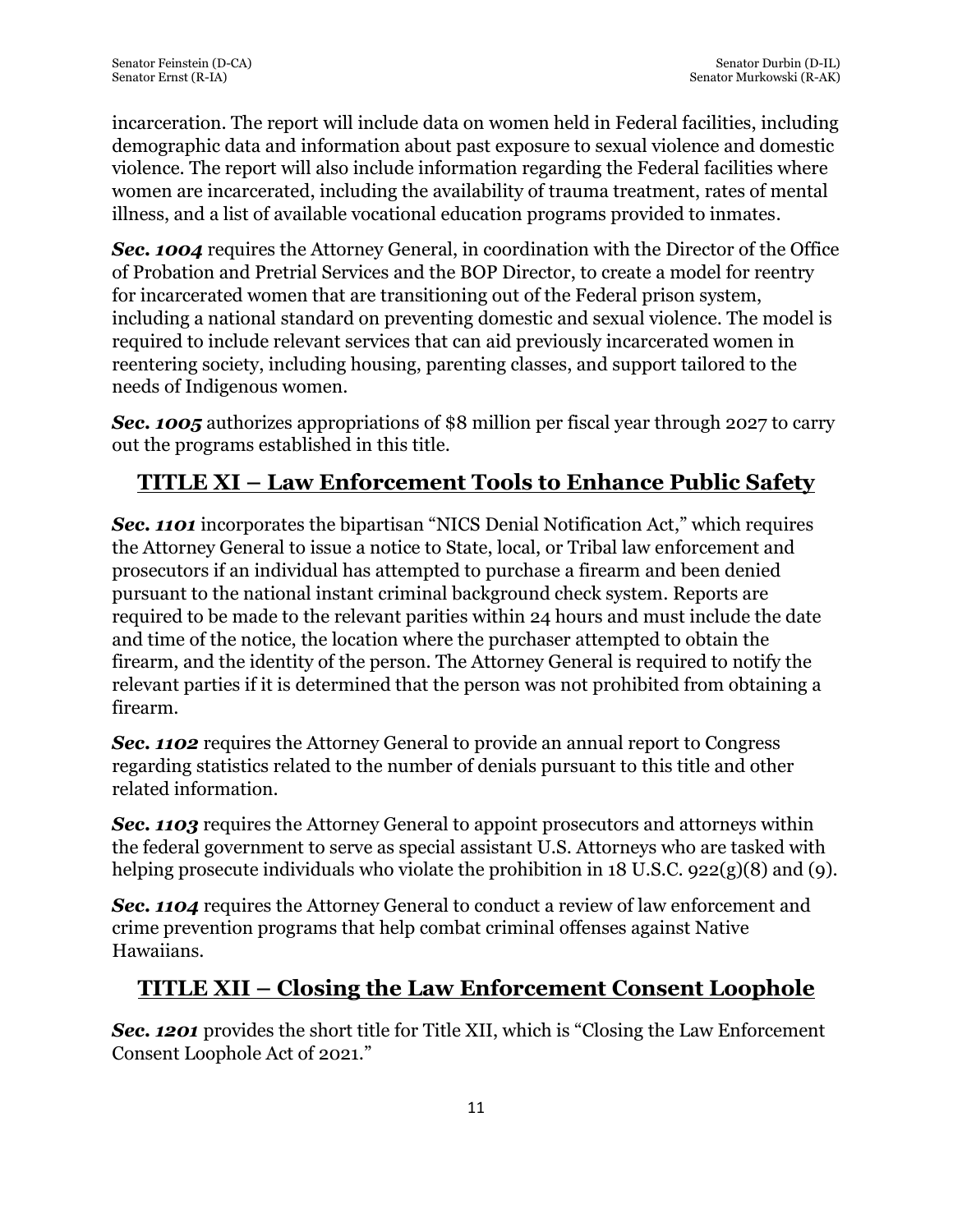**Sec. 1202** establishes penalties for civil rights offenses involving sexual misconduct that are committed by any person under color of any law, statute, ordinance, regulation, or custom. This section establishes criminal penalties for any person who commits such a civil rights violation involving sexual misconduct.

*Sec. 1203* establishes a grant program for states that enact a law that makes it a criminal offense for any person to engage in a sexual act with an individual who is under arrest, in detention, or otherwise in law enforcement custody, and that prohibits the use of consent as a defense to qualifying sexual misconduct. This section authorizes appropriations of \$5 million per fiscal year through 2027.

**Sec. 1204** requires an annual report to Congress by the Attorney General on the number of federal law enforcement officers who engage in sexual misconduct in violation of this new prohibition, and the disposition of each case of sexual misconduct. The GAO is also required to submit an annual report on violations of 18 U.S.C. 2243(c). The Attorney General is also required to submit an annual report to Congress on the inconsistencies between State laws on marriage-age and State laws on age-based sex offenses.

*Sec. 1205* defines "sexual act" in this title as it is defined in 18 U.S.C. 2246.

## **TITLE XIII – Other Matters**

**Sec. 1301** reauthorizes existing appropriations for program to improve processes for entering data related to stalking and domestic violence into State, local, and national crime information databases through 2027.

*Sec. 1302* authorizes appropriations for United States Attorneys to appoint victim and witness coordinators for the prosecution of sex crimes and domestic violence crimes. This section authorizes appropriations of \$1 million per fiscal year through 2027.

*Sec. 1303* reauthorizes appropriations for programs to improve the judicial system's handling of child abuse and neglect cases through training programs for judicial personnel and practitioners. This section authorizes appropriations of \$2.3 million per fiscal year through 2027.

**Sec. 1304** reauthorizes appropriations for training programs to assist probation and parole officers with case management, supervision, and relapse prevention for released sex offenders. This section authorizes appropriations of \$5 million per fiscal year through 2027.

*Sec. 1305* reauthorizes existing appropriations for grants to initiate and support state and local court-appointed special advocate programs that focus on supporting minors through 2027.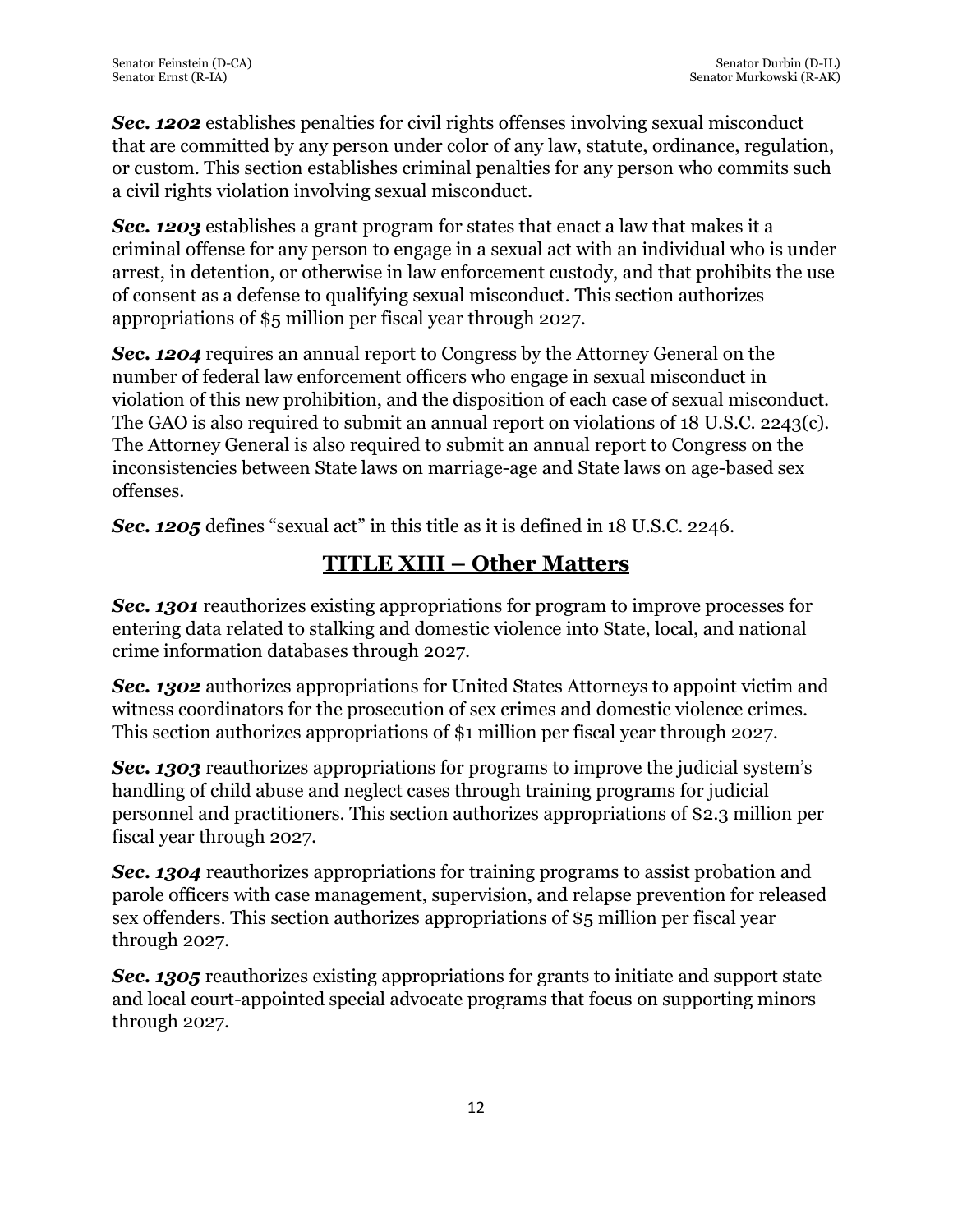**Sec. 1306** requires the Secretary of HHS to submit a report to Congress regarding the link between being a victim of sexual violence and the likelihood of having a substance use disorder.

**Sec. 1307** requires the Attorney General to establish an interagency working group to study Federal efforts to collect data on sexual violence and make recommendations regarding the coordination of data collection efforts across agencies. The working group is required to have representatives from the CDC, the Department of Education, HHS, the Department of Justice, and the Equal Employment Opportunity Commission. The working group is required to submit a report to Congress within two years of enactment.

**Sec. 1308** requires that the National Resource Center on Workplace Response, which assists victims of domestic and sexual violence and is only available to public-sector entities, also provide support to businesses with fewer than 20 employees.

*Sec. 1309* establishes a civil right of action for an individual who has an intimate visual depiction of themselves disclosed without their consent. If the individual is under 18 years of age, incompetent, incapacitated, or deceased, this section allows a legal guardian or representative for the individual to file a civil rights action on the individual's behalf. An individual can recover damages of up to \$150,000 and legal fees as damages if the civil action succeeds. Courts are authorized to provide other forms of appropriate legal relief, including a temporary restraining order, a preliminary injunction, or a permanent injunction. A civil action cannot be brought if the image was commercial pornographic content (unless that content was produced by force, fraud, misrepresentation, or coercion), if the disclosure was made in good faith to law enforcement or in a legal proceeding, if the disclosure involved a matter of public concern or interest, or if the disclosure was reasonably intended to assist the individual.

**Sec. 1310** incorporates the "Choose Respect Act," and designates October 1 as Choose Respect Day. This section directs OVW to fund and oversee a public service media campaign directed at young men that focuses on changing the broader culture around the mistreatment of women. This section authorizes appropriations of \$5 million per fiscal year through 2027 to remain available until expended.

*Sec. 1311* makes a technical correction to the Victims of Crime Act.

*Sec. 1312* eliminates the marriage defense as an exception to the existing law governing federal statutory rape.

*Sec. 1313* establishes a new position within the Office of Justice Programs at the U.S. Department of Justice: the Deputy Assistant Attorney General on Culturally Specific Communities. This position is responsible for coordinating and advising on issues related to culturally specific programs established under VAWA, and ensuring that appropriate technical assistance and grants are made available for culturally specific communities.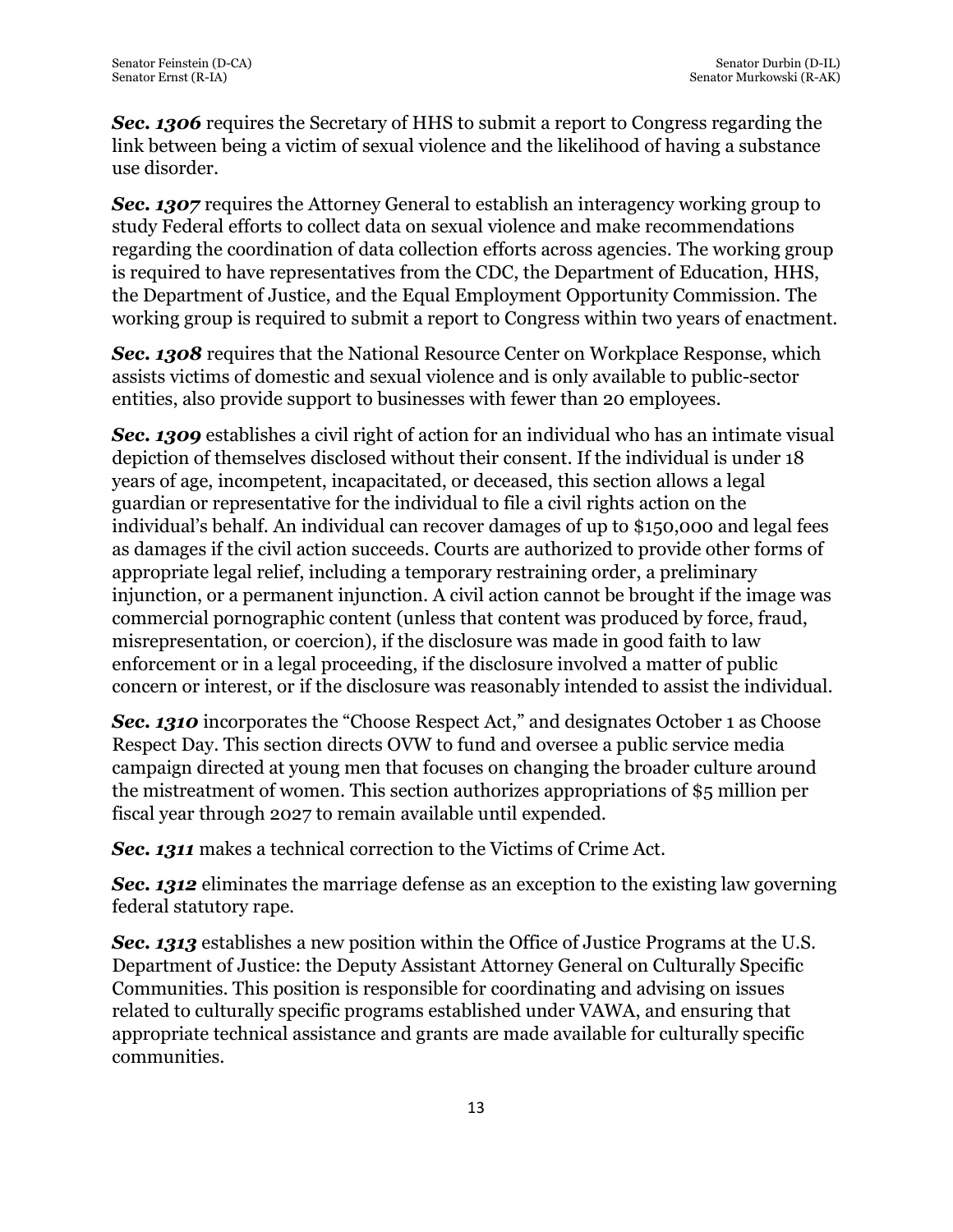*Sec. 1314* requires the Secretary of Education, the Secretary of HHS, and the Attorney General to establish an interagency task force to provide information, recommendations, solicit information from relevant stakeholders, and create a plan to address sexual violence in education. The interagency task force is required to issue a report to Congress on recommendations to recruit, retain, and train Department of Education employees that carry out title IX investigations. The task force is also required to submit an annual report to Congress on complaints regarding sexual violence at education institutions and information on those investigations.

**Sec. 1315** provides the short title of this section, which is "Bree's Law". The Secretary of HHS can make grants to carry out demonstration projects to improve adolescent health, including by reducing teen dating violence. The Departments of HHS, Education, and Justice are required to create an interagency working group to address teen dating violence, in collaboration with family members of teens who were killed by a dating partner. The working group is required to submit an annual report to the Secretary of HHS with recommendations to reduce and prevent teen dating violence. This section authorizes appropriations of \$8 million per fiscal year through 2027.

**Sec. 1316** provides the short title of this section, which is the "Fairness for Rape Kit Backlog Survivors Act of 2022". Amends the Victim of Crime Act of 1984 to provide a waiver for any application filing deadline imposed by the program for a crime victim if the victim is otherwise eligible for compensation and the delay in filing was a result of a delay in the testing of, or a delay in the DNA profile matching from, a sexual assault forensic examination kit or biological material collected as evidence related to a sexual offense.

**Sec. 1317** requires the Secretary of Education to publish the findings of its study reviewing the aiding and abetting of sexual misconduct in schools.

**Sec. 1318** provides the short title of this section, which is the "Supporting Access to Nurse Exams (SANE) Act". Creates a grant program to establish regional (SANE) training programs to provide clinical education, hiring support for those specializing in pediatrics and working in a multidisciplinary teams, and access to simulation laboratories with a preference for establishment of programs in localities with a high volume of forensic trauma cases and underserved populations. The Attorney General is required to establish a public website on the access to forensic nurse examiners within 2 years of enactment and submit a report to Congress regarding the availability of, access to, and activities and financing of SANEs within 4 years of enactment. This section authorizes appropriations of \$30 million per fiscal year through 2027.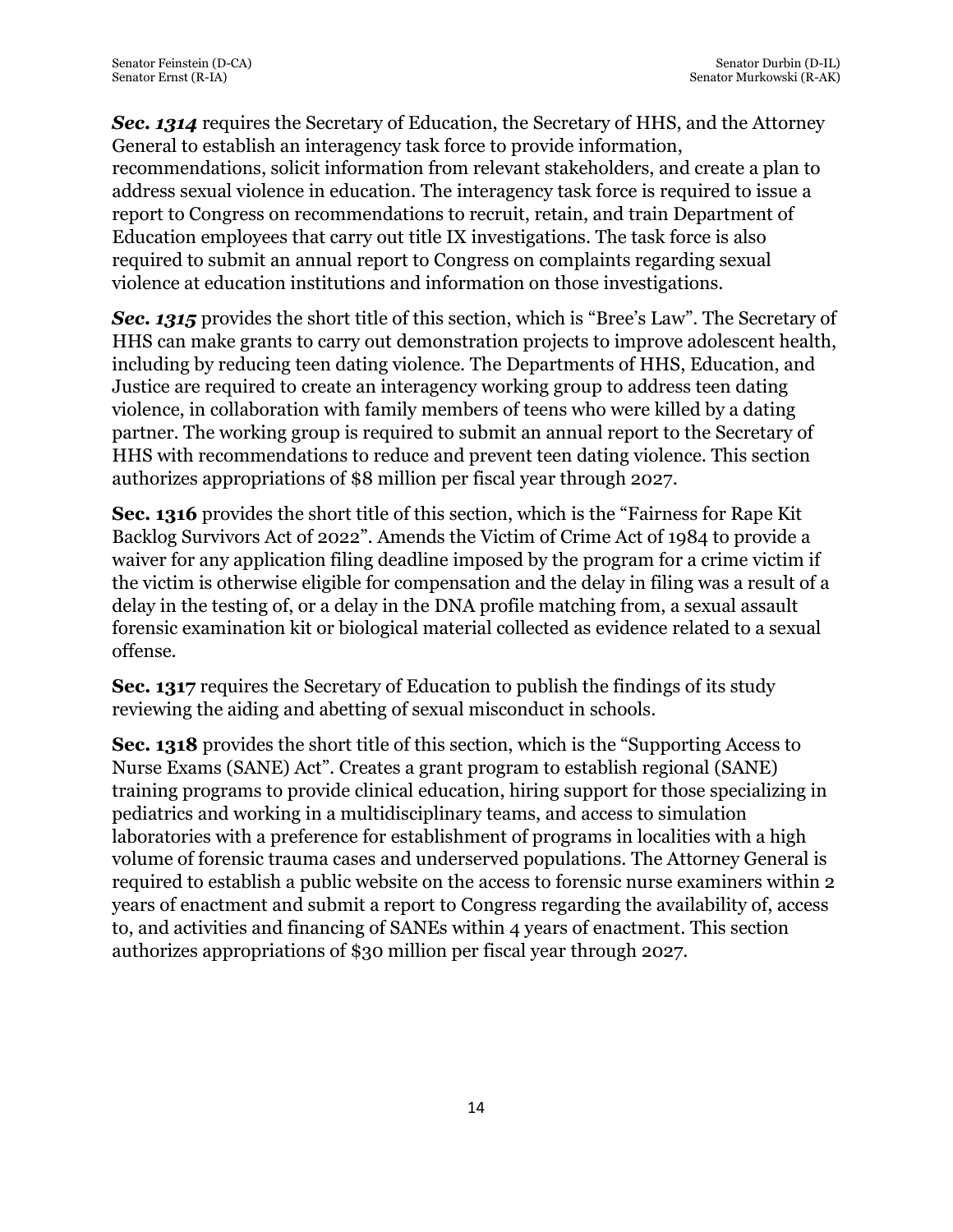#### **TITLE XIV – Cybercrime Enforcement**

**Sec. 1401** creates a grant program for State, Tribal, and local governments to help with the prevention, enforcement, and prosecution of cybercrimes committed against individuals. These funds can be used to train and assist state or local law enforcement, prosecutors, judges, and emergency responders to prevent and respond to victims of cybercrimes. A cybercrime is defined as the use of a computer to cause personal harm to an individual by another individual, including through harassment, threats, stalking, extortion, coercion, causing fear, intimidation, distributing intimate images without consent, or violating the privacy of an individual. Grantees are required to submit an annual report to the Attorney General regarding activities carried out pursuant to the grant and an evaluation of the results of the activities. This section authorizes appropriations of \$10 million per fiscal year through 2027.

**Sec. 1402** authorizes a grant to establish a National Resource Center on Cybercrimes Against Individuals. This National Resource Center will provide information, resources, training, and technical assistance to help prevent, enforce, and prosecute cybercrimes against individuals. Grant recipients must submit an annual report to the Attorney General regarding activities carried out pursuant to the grant and an evaluation of the results of the activities. This section authorizes appropriations of \$4 million per fiscal year through 2027.

*Sec. 1403* requires the Attorney General to develop a national strategy to reduce cybercrimes, improve investigation coordination, and develop an evaluation process that measures rates of cybercrime victimization and prosecutorial rates. The FBI is required to establish a framework for classifying cybercrimes.

## **TITLE XV – Keeping Children Safe from Family Violence**

**Sec. 1501** provides the short title of Title XV, which is the "Keeping Children Safe from Family Violence Act" or "Kayden's Law."

*Sec. 1502* provides Congressional findings related to child abuse and the impacts on children who are exposed to sexual violence.

*Sec. 1503* provides that the purposes of this title are to prioritize child safety in private custody proceedings in State court, to strengthen the ability of courts to recognize and adjudicate domestic violence and child abuse, and to ensure that court personnel are appropriately trained in the dynamics, signs, and impact of domestic violence, using a trauma-informed approach.

*Sec. 1504* allows for increased STOP grant funding for State, local, Tribal, and territorial governments that pass or have laws to help create uniformed standards for child custody hearings that involve child abuse, and require judges to undergo 20 hours of initial training and 15 hours of ongoing training every five years focused on domestic